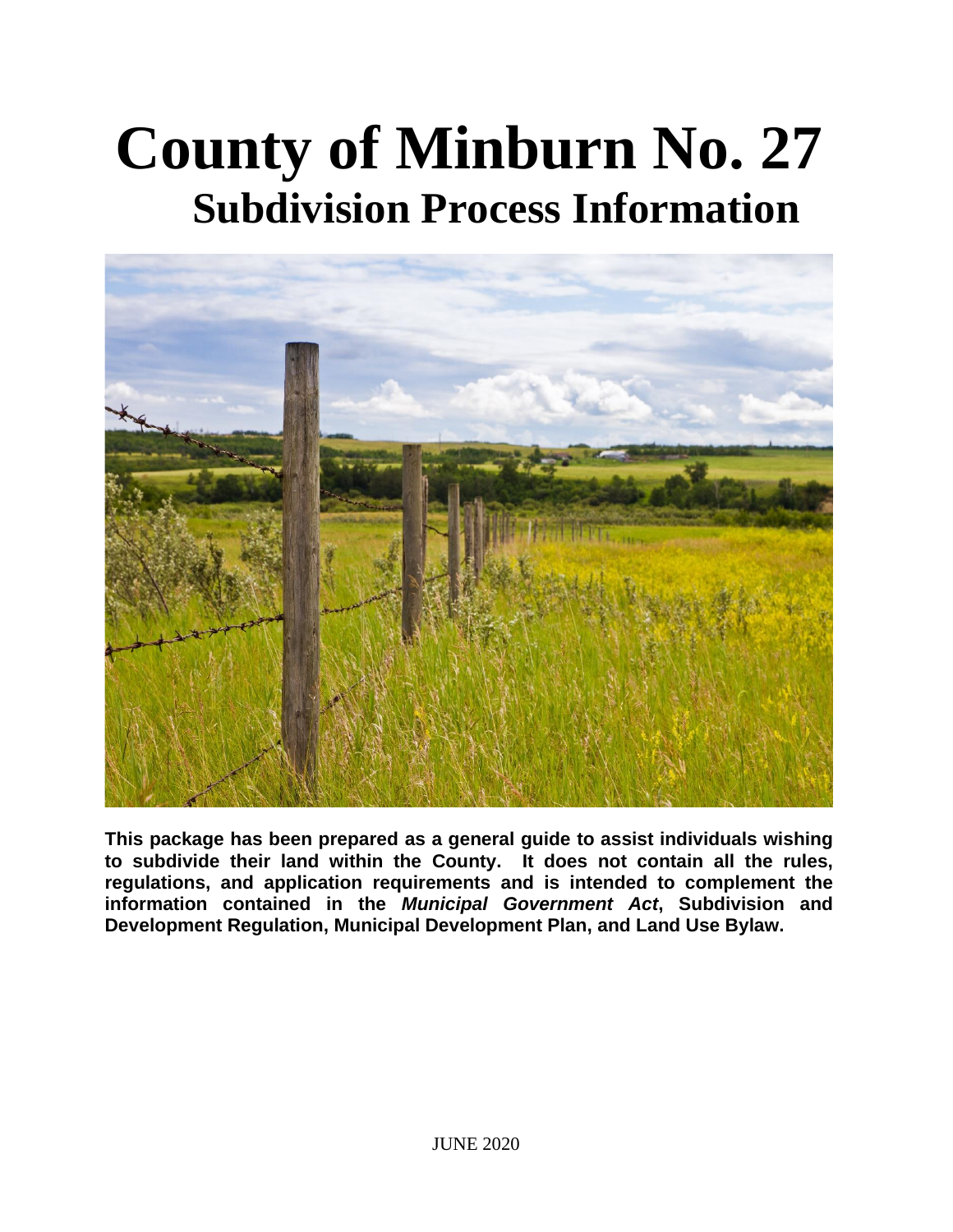## **THINGS TO CONSIDER WHEN SUBDIVIDING LAND IN THE COUNTY OF MINBURN NO. 27**

You should take into consideration the location of the property you are contemplating subdividing, along with the conditions specific to the proposed parcel(s).

- Where are the nearest residences?
- Where are the nearest oil and gas facilities or pipelines on the land and on adjacent land? Is there sour gas (H<sup>2</sup>S) in the area?
- Is there a good all-weather public road adjacent to the area you propose to subdivide?
- Is the road chipsealed or gravel? Dust should be a consideration for helping determine building distance off of the road.
- What is the quality and quantity of well water for human consumption?
- For an undeveloped parcel, what type of sewage system will meet the onsite private sewage system requirements for the proposed parcel size?
- For a developed parcel, will the existing sewage system meet the current on–site sewage system setback requirements to the new boundaries, or will replacement or relocation of the sewage system be required?
- Where is the near-surface water table in the area?
- How far will power, gas, and telephone service be required to be brought in and the cost of each?
- How much traffic goes by this area? (eg: traffic to oil & gas operations, farming operations, etc.)
- Is this a school bus route or is it accessible to one, and what school will they be bussed to?
- Is there a Confined Feeding Operation in the area that might affect the subdivision?
- Where are the nearest fire protection, police, and ambulance services?
- Tax implications of subdivision.

The primary use of land in the County is agricultural in nature. Therefore, the County considers the right to farm first and foremost. Always take into consideration when subdividing that you are living in the country and will be subjected to the noises, smells, dust and inconveniences that are associated with an agricultural area.

Please keep in mind that you may also be responsible for providing many of your own services, such as removing the snow from your driveway and garbage disposal.

Depending on the nature of the application, you may also be required to redistrict (rezone) your land to the appropriate land use district.

If you have questions or concerns contact the Planning and Development Department of the County at 780-632-2082.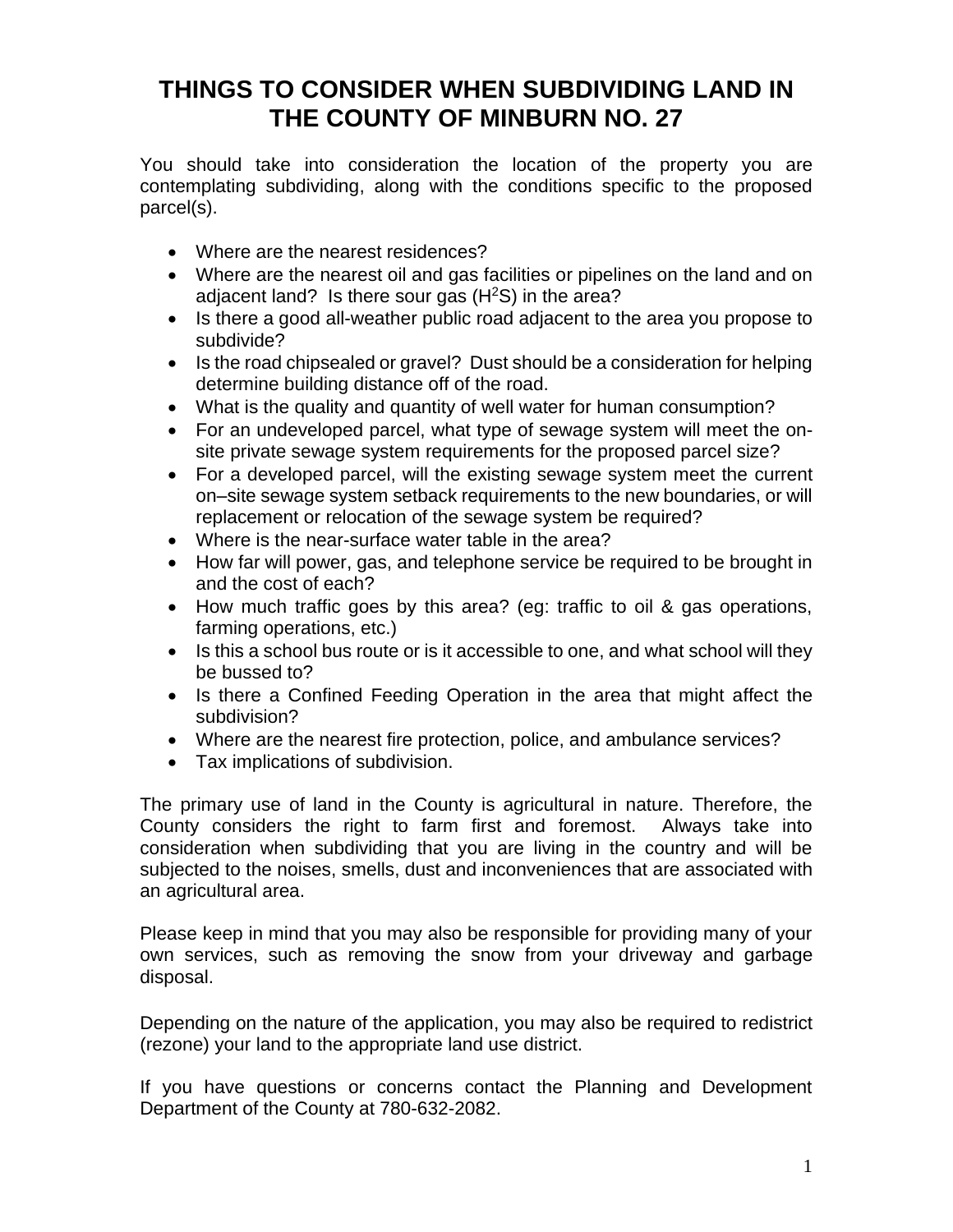# **APPLYING FOR A SUBDIVISION**

### **Table of Contents**

| <b>PART I - INTRODUCTION</b>                                               | <b>Page</b>    |
|----------------------------------------------------------------------------|----------------|
| What is a Subdivision?                                                     | 3              |
| Who Can Apply to Subdivide a Parcel?                                       | 3              |
| How to Apply for a Subdivision Approval                                    | 3              |
| <b>PART II - THE SUBDIVISION APPLICATION</b>                               |                |
| <b>Basic Application Requirements</b>                                      | 4              |
| <b>Tentative Plan of Subdivision</b>                                       | 4              |
| <b>Application Fee</b>                                                     | 5              |
| Certificate of Title                                                       | 5              |
| Right of Entry Form                                                        | 5              |
| <b>Agent Authorization Form</b>                                            | 5              |
| <b>Additional Application Requirements</b>                                 | 5              |
| <b>Final Approval Endorsement Fee</b>                                      | 6              |
| <b>PART III - THE SUBDIVISION PROCESS</b>                                  |                |
| <b>Land Use Policies</b>                                                   | $\overline{7}$ |
| Timeline for the Application Processing                                    | $\overline{7}$ |
| Agency and Adjacent Owner Notification                                     | $\overline{7}$ |
| <b>Site Suitability</b>                                                    | 8              |
| <b>PART IV - SUBDIVISION DECISIONS</b>                                     |                |
| <b>Report and Conditions</b>                                               | 9              |
| Reserves                                                                   | 9              |
| <b>Development Agreements</b>                                              | 9              |
| <b>PART V - APPEAL OF DECISIONS</b>                                        |                |
| Who May File an Appeal?                                                    | 10             |
| Time Limit to File an Appeal                                               | 10             |
| Municipal vs. Provincial Appeal Board                                      | 10             |
| Appeal of a Board Decision                                                 | 10             |
| Can the Owner Re-Apply for a Subdivision Approval After Refusal of Appeal? | 10             |
| <b>PART VI - ENDORSEMENT/REGISTRATION OF APPROVED SUBDIVISIONS</b>         |                |
| <b>Legal Survey</b>                                                        | 11             |
| What is a Plan of Survey?                                                  | 11             |
| Advantages and Disadvantages of a Plan of Survey                           | 11             |
| What is a Descriptive Plan?                                                | 11             |
| Advantages and Disadvantages of a Descriptive Plan                         | 11             |
| Plan Preparation                                                           | 12             |
| Endorsement                                                                | 12             |
| Consent Forms Relating to the Subdivision                                  | 12             |
| Registration                                                               | 13             |
| Further Information                                                        | 13             |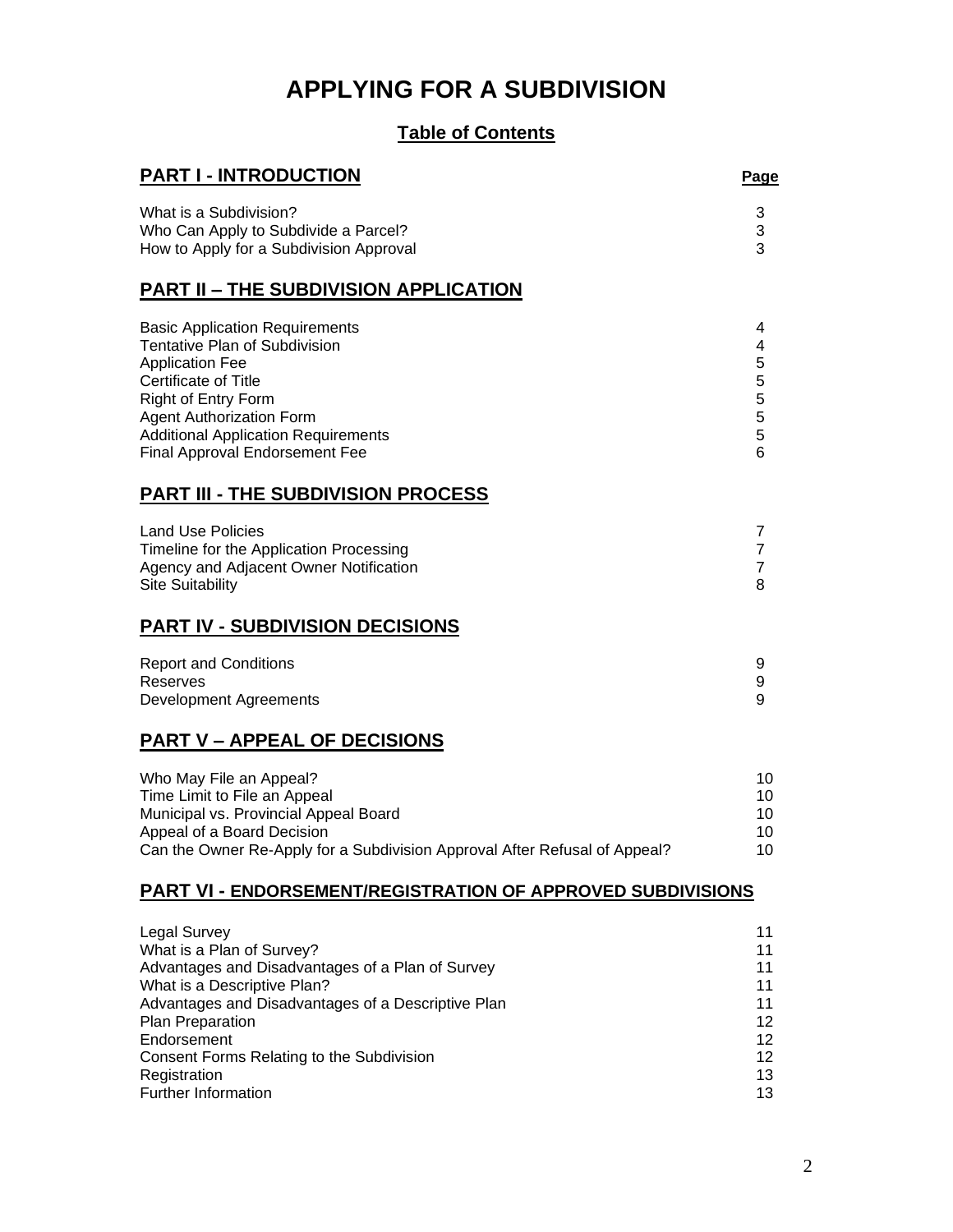**This package has been prepared as a general guide to assist individuals wishing to subdivide their land within the County. It does not contain all the rules, regulations, and application requirements and is intended to complement the information contained in the** *Municipal Government Act***, Subdivision and Development Regulation, Municipal Development Plan, and Land Use Bylaw.**

**Individuals that intend to apply for subdivision approval are advised to contact Planning and Development Services at the County (780-632-2082) before filing an application.**

#### **1.1 WHAT IS A SUBDIVISION?**

Subdivision is the dividing of a parcel into two or more parcels, each to be given a separate title. Subdivision is also used for a lot-line (boundary) adjustment of an existing parcel. The *Municipal Government Act (MGA)* and Subdivision and Development Regulation (Sub. Reg.) contain the regulations for subdivision that apply province-wide. The County is responsible for making subdivision decisions in accordance with its own Land Use Bylaw and Municipal Development Plan, any other statutory plan in effect, as well as the *MGA*  and Sub. Reg.

Apart from the few exceptions listed under Section 652 of the MGA, subdivision approval and endorsement by the County must be given before a plan of subdivision can be registered at the Land Titles office and new titles issued.

#### **1.2 WHO CAN APPLY TO SUBDIVIDE A PARCEL?**

Only the person or persons who are the registered owners of the land that is to be subdivided can apply for a subdivision approval. However, the owner(s) may appoint an authorized agent to act on their behalf.

#### **1.3 HOW TO APPLY FOR A SUBDIVISION APPROVAL**

The first step is to meet with the County's Planning and Development Officer. A **PRE-APPLICATION MEETING** is strongly advised to discuss the application requirements. To arrange such a meeting, call 780-632-2082. You should have the legal description of your property available and identify the purpose of the application.

At the meeting, the Planning and Development Officer will verify the land use designation of your property and discuss with you information requirements, application procedures, the timeline for the application to be processed, and any matters of concern related to your interest to subdivide.

You may also wish to obtain relevant portions of any planning documents such as the Municipal Development Plan, Land Use Bylaw, or an Area Structure Plan if one exists in the subject area*.* These documents may restrict or prohibit the proposed use of the land. For more complicated applications the use of professional consulting services may reduce the overall subdivision or development costs, and improve the time required to register a plan of subdivision.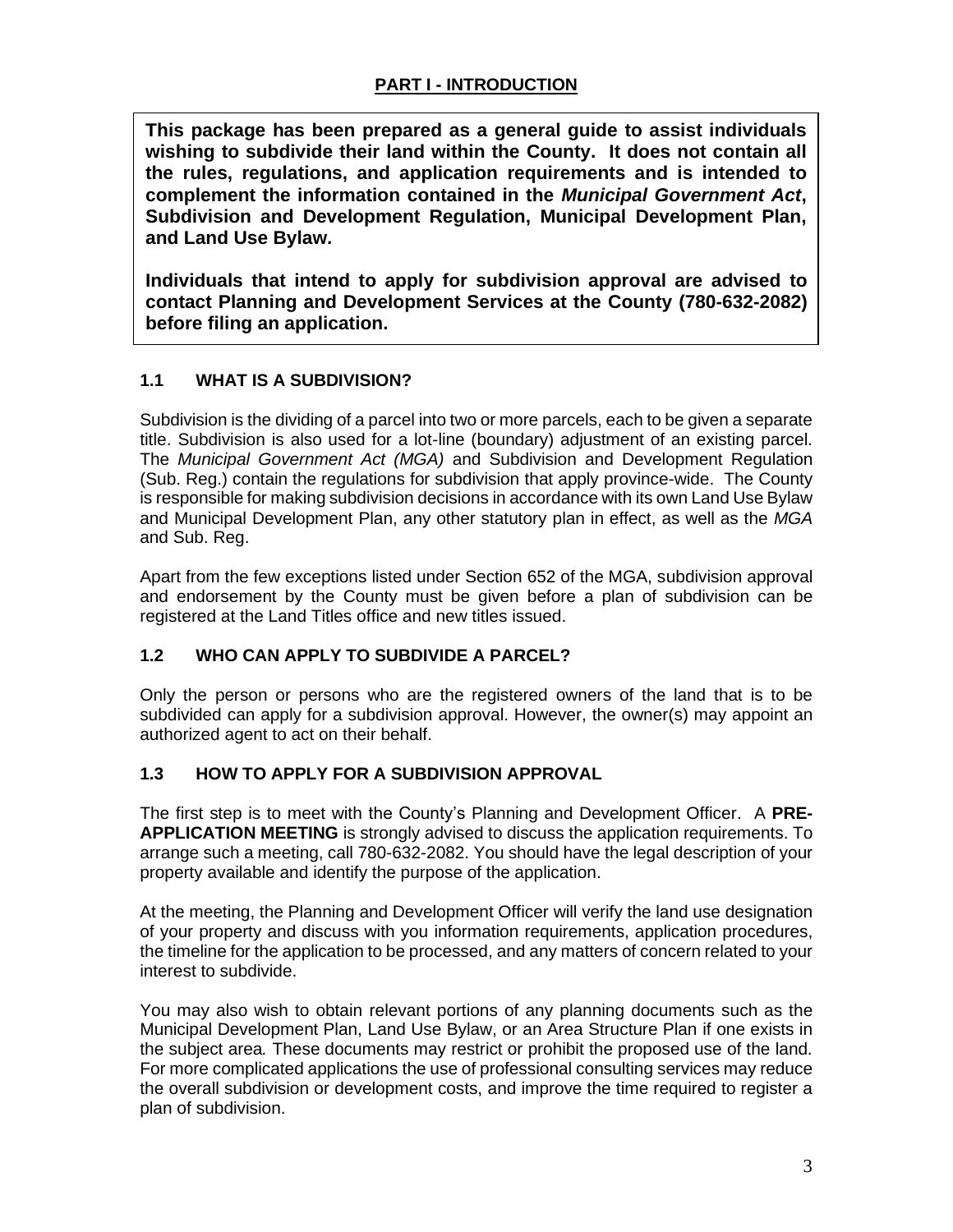#### **PART II – THE SUBDIVSION APPLICATION**

#### **2.1 BASIC APPLICATION REQUIREMENTS**

- Completed application form;
- Tentative Plan of Subdivision see 2.2 below;
- Application Fee see 2.3 below;
- Copy of the Certificate of Title no older than 2 weeks prior to the application see 2.4 below;
- Right of Entry Form see 2.5 below;
- Agent Authorization Form, where applicable see 2.6 below;
- A copy of any caveat or other documents or agreements registered on the title of the parcel to be subdivided as required by the Subdivision Authority Officer; and,
- Additional information as required by the Subdivision Authority Officer see 2.7 below.

#### *Note: the application must be deemed to be complete by the Subdivision Authority Officer in order to be accepted by the County for processing.*

#### **2.2 TENTATIVE PLAN OF SUBDIVISION**

The subdivision application must be accompanied by a Tentative Plan of Subdivision. The Tentative Plan may be prepared by an Alberta Land Surveyor, or if the applicant provides all the necessary information, the County may prepare a plan based on the information provided. The plan is to be prepared at a 1:5000 scale, with metric dimensions that, at a minimum, must show the following:

- The location, dimensions, area, and boundaries of the parcel(s) to be subdivided.
- The location, dimensions, area, and boundaries of each new parcel to be created.
- The location of all buildings and structures (e.g. houses, shops, barns, oil and gas facilities, etc.) and distance to the existing and proposed parcel boundaries. Also indicate any buildings that are to be removed.
- The existing and proposed access points to the subdivided and remnant parcels.
- The location of any existing or proposed water well(s), dugouts, and any other domestic water supply facilities.
- The type and location of any existing or proposed on-site sewage treatment system and discharge point, along with the distances to the potable water supply, residence, any water course and the existing and proposed property lines.
- The location of all utility rights-of-way, easements, and identification of their ownership.
- The location of any highway, local road, lease road, or rail line within or adjacent to the parcel to be subdivided.
- Location of any steep (> 15%) sloped areas, water bodies, watercourses, and drainage ditches that are located within or adjacent to the land to be subdivided.
- The location of any treed areas and bush.
- The location of any gas or oil wells and pipelines.
- The location of any existing or proposed confined feeding operations or sour gas facilities within or adjacent to the land to be subdivided along with the applicable setbacks.
- The location of any existing, closed, reclaimed or proposed sewage lagoons or solid waste facilities within or adjacent to the land to be subdivided along with the applicable setbacks.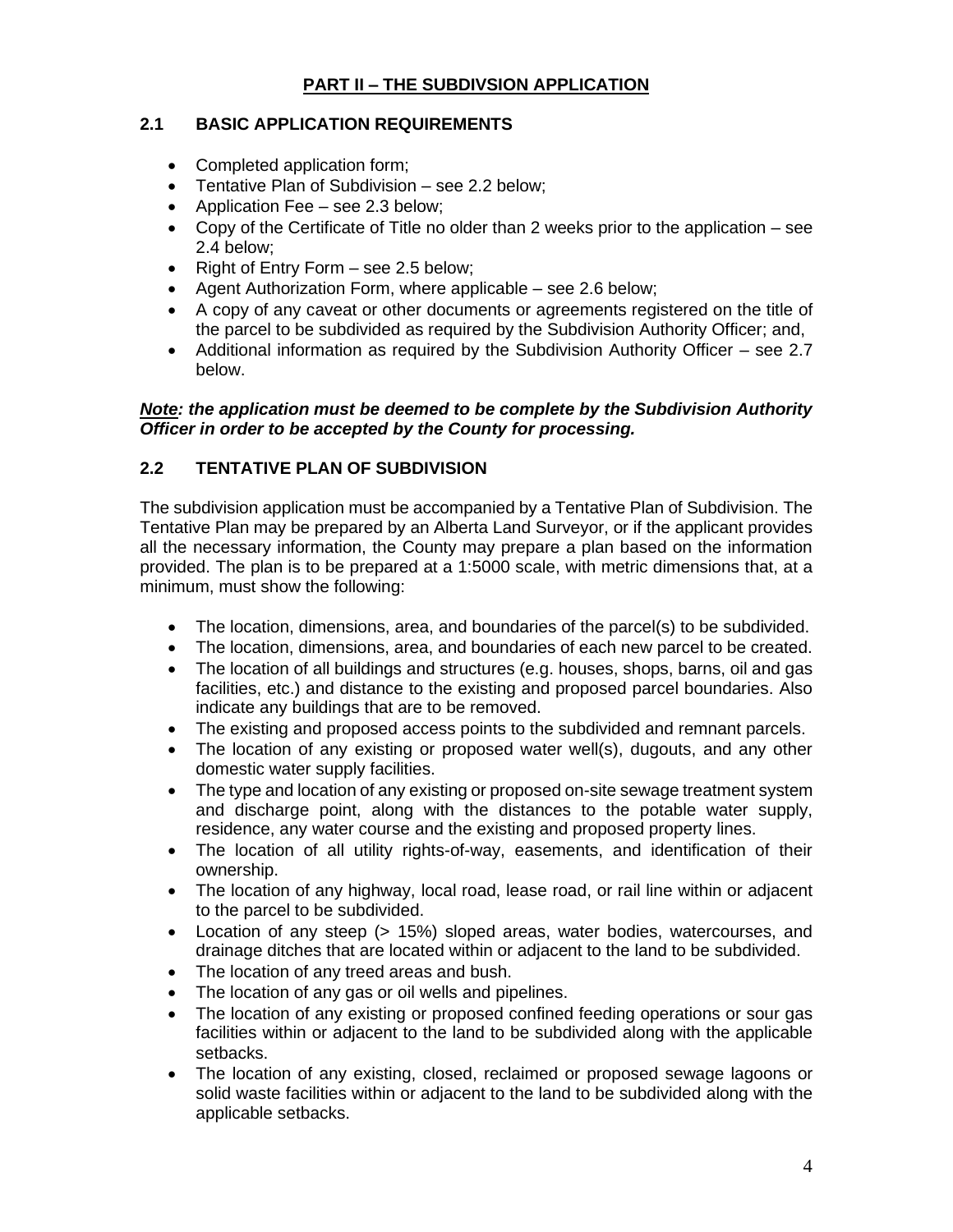#### **2.3 APPLICATION FEE**

- Boundary adjustment or an application made to satisfy Section 652(4) of the Act \$800.00
- Creation of a single additional lot \$800.00
- Multi-lot subdivision of two (2) or more additional lots \$800.00 for the first lot plus \$100.00 per additional lot.

#### **2.4 CERTIFICATE OF TITLE**

One copy of the current Certificate of Title is required which should be dated within the 2 weeks prior to the application being submitted. A certificate of title for your land may be obtained from an Alberta Registries office or via the internet at [https://alta.registries.gov.ab.ca/spinii.](https://alta.registries.gov.ab.ca/spinii)

#### **2.5 RIGHT OF ENTRY FORM**

Prior to the subdivision report being prepared, the Planning and Development Officer may carry out an inspection of the land that is subject of the application to ensure that the parcel is suitable for subdivision. The owner is requested to fill out the right of entry form to give consent for the inspection to occur.

#### **2.6 AGENT AUTHORIZATION FORM**

An agent may be appointed to act on behalf of the owner for the purposes of the processing of a subdivision application. Although anyone can be appointed, an authorized agent is usually a planner, surveyor, engineer, solicitor or architect. If required the form must be executed, state the name of the agent, and accompany the application.

#### **2.7 ADDITIONAL APPLICATION REQUIREMENTS**

The information required for a subdivision approval will be dependent upon the complexity of the proposed application. The more complex or involved an application is (e.g. the greater the number of lots proposed) the more information to support the application is required.

Most subdivisions in the County can be straightforward. The amount and type of information required to process such applications can be similarly straightforward.

An important consideration for any subdivision is the source of potable water and the method of sewage treatment. The application form must indicate the source of drinking water (ie: well, cistern, municipal, etc.) as well as what method of sewage treatment is to be utilized (ie: open discharge, treatment field, treatment mound, etc.)

A subdivision that results in the sixth or greater number of parcels within a quarter section must be accompanied by:

- An assessment prepared by a professional engineer licensed to practice in Alberta of the subsurface characteristics of the land that is to be subdivided. This may include but is not limited to information regarding the susceptibility to slumping or subsidence, depth to water table, and suitability for any proposed on-site sewage treatment systems and the construction of basements.
- A hydrogeological report prepared by a professional engineer that meets the requirements of the *Water Act.*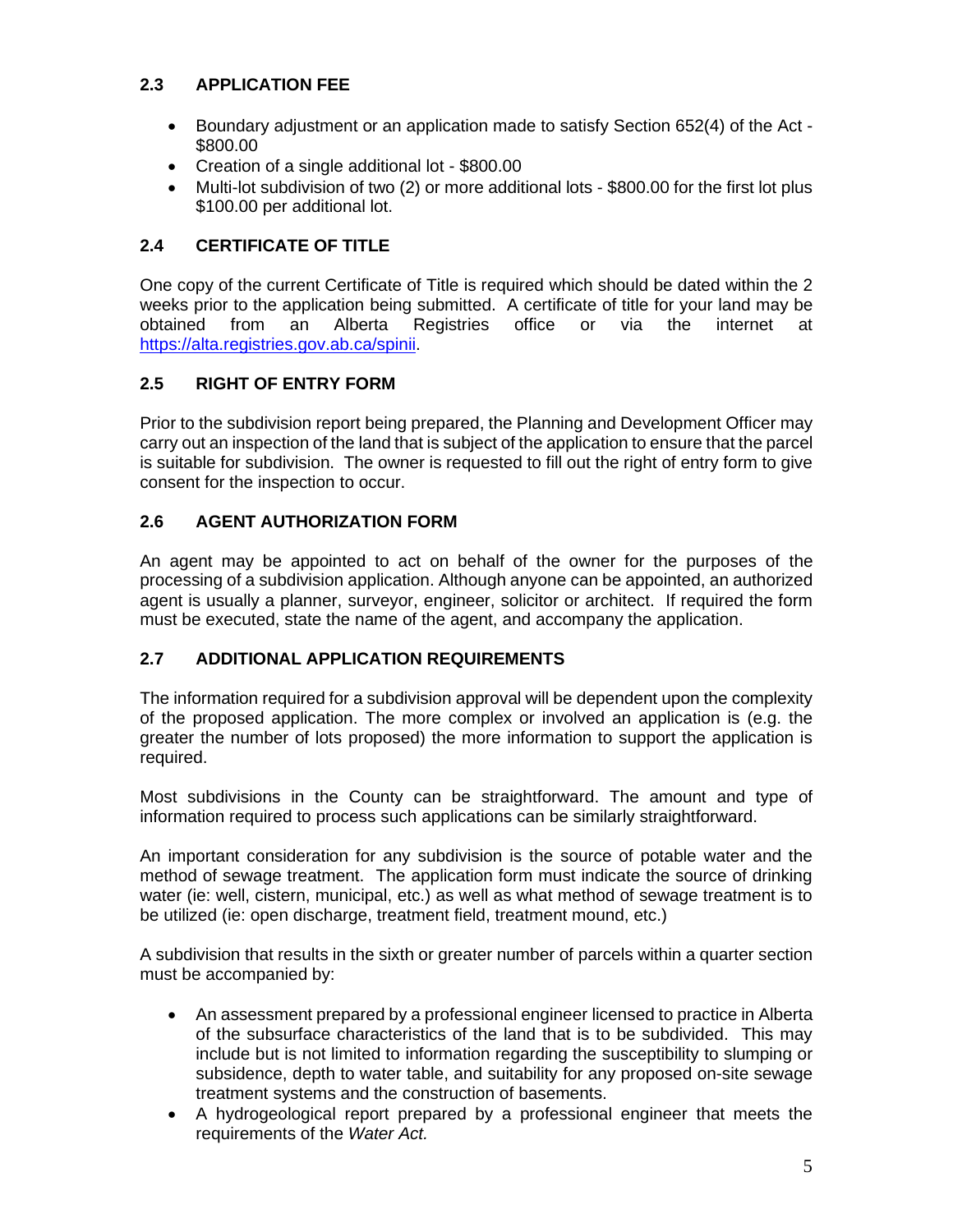Any application may require additional information, as determined by the Subdivision Authority Officer, regarding water supply and on-site sewage treatment, as well as to ensure that the proposed subdivision is suitable for the proposed use of the parcel(s).

#### *Note: the application must be deemed to be complete by the Subdivision Authority Officer in order to be accepted by the County for processing.*

#### **2.8 FINAL APPROVAL ENDORSEMENT FEE**

If subdivision approval is granted, the applicant has one year from the date of approval to meet the conditions of approval and submit a registerable instrument (ie: descriptive plan or plan of survey) prepared by an Alberta Land Surveyor for the County's endorsement. Once the County is satisfied the conditions have been met and that the registerable instrument is consistent with the tentative plan of subdivision approved, endorsement to register the plan can be given. The fee for endorsement is:

• \$300.00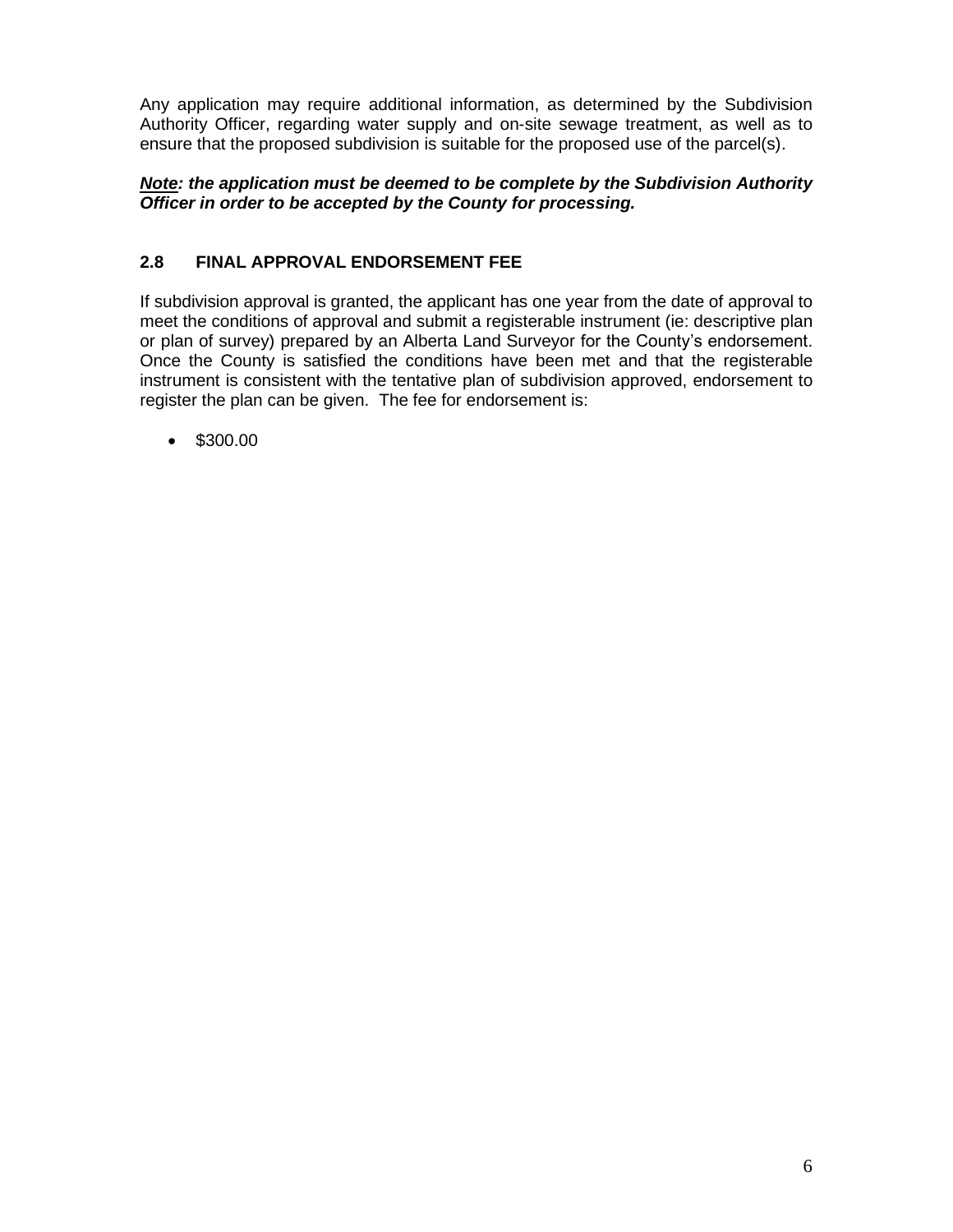#### **PART III - THE SUBDIVISION PROCESS**

#### **3.1 LAND USE POLICIES**

Depending on the number of parcels proposed and/or the proposed use of the parcel(s), redistricting (rezoning) of the proposed parcel(s) may be required before submitting a subdivision application. A typical example might be a proposed commercial or multi-lot residential subdivision in an area zoned for agriculture. These redistricting and subdivision processes can occur concurrently, or the owner may first apply to change the land use of the property to the appropriate land use district before filing a subdivision application.

For a multi-lot subdivision (more than 5 parcels in the quarter section), the owner will also need to provide an area structure plan (ASP) or conceptual scheme (CS) with the redistricting application. The ASP or CS shall be prepared by a planner with their Alberta professional designation. Such an application would require the advertising of the redistricting application, a public hearing, and a decision by the Council on the suitability of the proposed land use.

#### **3.2 TIMELINE FOR THE APPLICATION PROCESSING**

The *MGA* and the Subdivision Regulation both require that a common application process be followed.

Once a complete application is accepted for processing, the applicant and landowner, adjacent owners and necessary agencies are notified. The Subdivision Authority in most cases must make its decision on the application within 60 days. However, if a decision cannot be made within the 60-day timeline, there are two potential outcomes:

- 1. The owner/applicant may agree to a time extension agreement ([https://minburncounty.ab.ca/Home/DownloadDocument?docId=9821b4d3-4ce7-](https://minburncounty.ab.ca/Home/DownloadDocument?docId=9821b4d3-4ce7-48d3-932e-02666aa2caf7) [48d3-932e-02666aa2caf7](https://minburncounty.ab.ca/Home/DownloadDocument?docId=9821b4d3-4ce7-48d3-932e-02666aa2caf7)) with the County to allow additional time to continue with the processing of the application.
- 2. The owner/applicant does not agree to a time extension agreement, and the decision is a deemed refusal - - *see Part V Appeals.*

**Note:** Should an ASP or CS be required in support of a subdivision application and/or accompanying redistricting application, the subdivision application will not be deemed to be complete unless and until an ASP or CS in an acceptable, completed form has been prepared and accompanies the subdivision application.

#### **3.3 AGENCY AND ADJACENT OWNER NOTIFICATION**

The 60-day timeline for processing applications allows for the notification to agencies (i.e. school board, utility companies, provincial and federal departments and other local governments). They are allowed to identify any requirements or recommended conditions of approval for a proposed subdivision.

Adjacent landowners will also be notified. They may provide input in writing or appear as a delegation at the Subdivision Authority meeting. However, the adjacent owners do not need to be notified if the proposed subdivision is located within an adopted ASP or CS.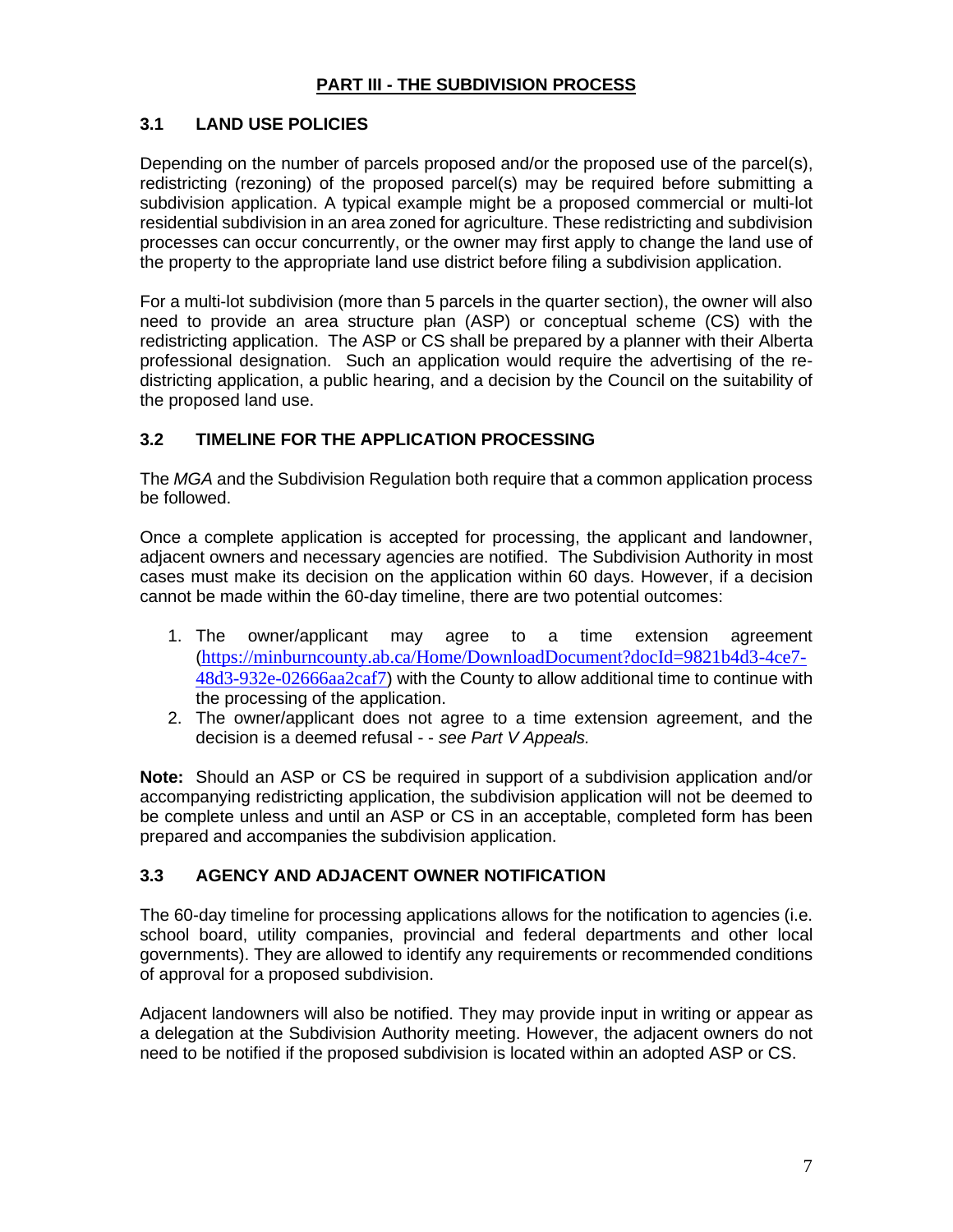#### **3.4 SITE SUITABILITY**

Provided that the application meets all the requirements of the provincial and municipal legislation, the next step is the evaluation of the site suitability. Typically, this could include an evaluation of:

- Property boundaries;
- Building locations;
- Topography and suitability of a building site;
- Accessibility to a built public road;
- Availability and adequacy of an on-site potable water supply;
- In the case of land not serviced by a licensed wastewater collection system, whether the proposed subdivision boundaries, lot sizes and building sites comply with the requirements of the *Private Sewage Disposal System Regulation (AR 229/97)* in respect of lot size and distances between property lines, buildings, water sources and on-site sewage treatment systems;
- The location of a solid waste disposal facility;
- Soil characteristics and suitability for drainage, on-site sewage treatment and basement development;
- Potential for flooding, subsidence or erosion;
- Storm water collection and disposal;
- The use of land in the vicinity of the land that is the subject of the application;
- Municipal, school and environmental reserve considerations;
- Other matters the Subdivision Authority considers relevant.

Every application is reviewed on the basis of its conformity with the provincial legislation, land use policies, municipal regulations and policies, and site suitability.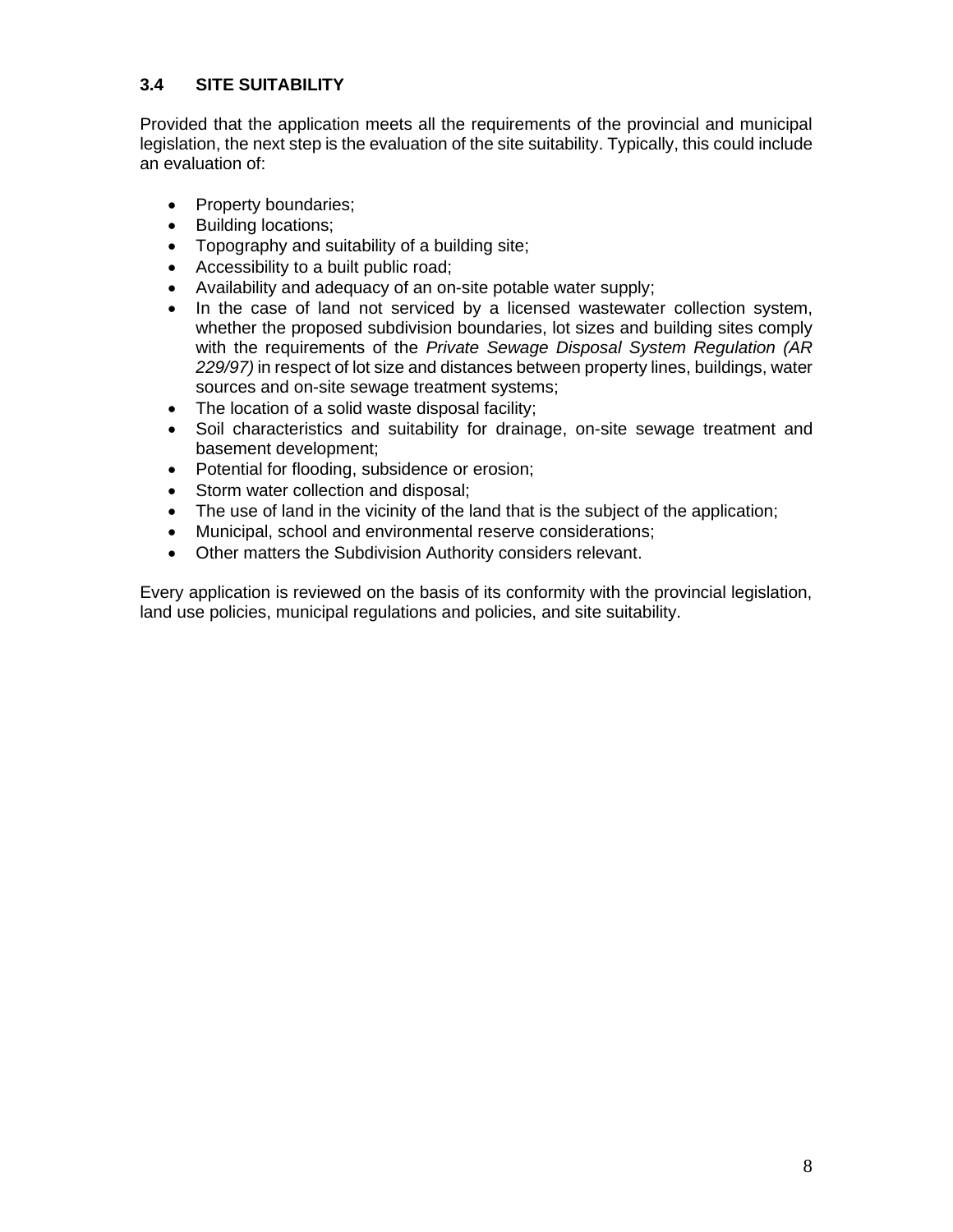#### **PART IV – SUBDIVISION DECISIONS**

#### **4.1 REPORT AND CONDITIONS**

The Subdivision Authority Officer prepares a report and recommendations for consideration by the Subdivision Authority. The applicant and/or owner may attend the Subdivision Authority meeting and will be advised of the decision in writing.

The Subdivision Authority may impose conditions of subdivision approval that must be fulfilled before a plan of subdivision can be registered in the Land Titles Office. These may include, but are not limited to:

- Compliance with the relevant provincial or municipal regulations.
- Road, public utility, environmental, municipal, and school reserve dedications.
- Execution of a Development Agreement to provide for the construction of all roads, walkways, sewer, water, and utilities.
- Payment of any outstanding taxes or off-site levies.
- Any other condition required to ensure compliance with the *MGA,* Subdivision Regulation, Municipal Development Plan, Land Use Bylaw and any ASP or CS in effect.

#### **4.2 RESERVES**

In certain situations, pursuant to the *Municipal Government Act* and Municipal Development Plan, the County will require the owner of the land being subdivided to provide up to 10 percent of the developable land for municipal and/or school reserve. The owner may be required to dedicate land, pay cash in-lieu-of land dedication or a dedication may be deferred to a later time, or some combination of all three. In the case of a deferred reserve caveat, it is most often registered on the title of the remainder parcel or remnant created by the plan of subdivision.

Environmental Reserve or Environmental Reserve Easement ("ER/ERE") may be provided for land that is unsuitable for development. It may include hazard lands, a swamp, gully, ravine, coulee or natural drainage course, land that is subject to flooding or possibly unstable, a strip of land (not less than 6m in width) abutting the bed and shore of any lake, river, stream, or other body of water for the purpose of preventing pollution or providing public access to and beside the bed and shore.

All municipal/school reserve land, ER/ERE land, and land needed for a road or public utilities is provided without compensation.

#### **4.3 DEVELOPMENT AGREEMENTS**

A development agreement may be imposed as a condition of subdivision. In the case of a straightforward application, the agreement would most likely deal with arrangements for future road widening and the provision of access to built public roads. In the case of a more complicated subdivision, it might also involve providing an engineered plan for an internal subdivision road, providing a stormwater management plan for the subdivision, and so forth. Because each subdivision application is potentially different, even in some small way, development agreements are only discussed in general terms here. Applicants are encouraged to discuss development agreements with the Planning and Development Officer at the pre-application meeting mentioned earlier on Page 3.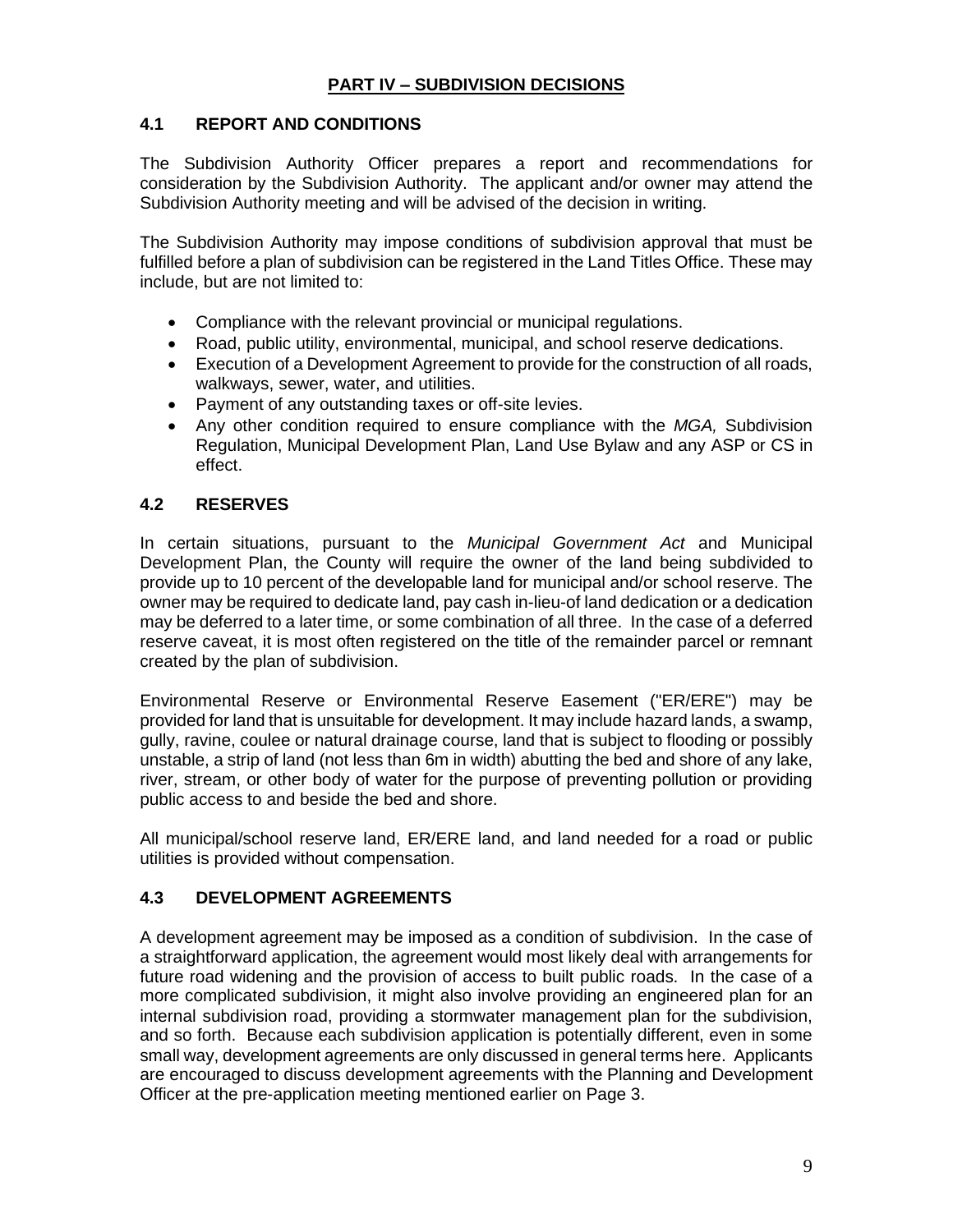#### **PART V – APPEAL OF DECISIONS**

An owner/applicant or an agency may file an appeal on a subdivision refusal or on the conditions of approval. The appeal procedures are included in the decision letter issued by the County.

#### **5.1 WHO MAY FILE AN APPEAL?**

The landowner/applicant, a government department, a school authority, or a school board may file an appeal. While adjacent landowners have the right to make their views known to the Subdivision Authority as part of the subdivision approval process, they do not have the right to appeal a subdivision decision.

#### **5.2 TIME LIMIT TO FILE AN APPEAL**

A notice of appeal and a \$300.00 fee must be filed with the County's Subdivision and Development Appeal Board (SDAB) within 21 days of the date of the mailing of a subdivision decision. The notice of appeal must include the reasons for the appeal.

#### **5.3 MUNICIPAL VS. PROVINCIAL APPEAL BOARD**

Appeals can be filed with the County's SDAB or the Municipal Government Board (MGB) of the Province of Alberta.

If the reason for a decision is a provincial regulation such as the access or proximity to a highway, watercourse, sewage treatment plant, or waste management facility, the appeal is filed with the MGB; all other appeals are filed with the SDAB. Either the MGB or SDAB has the authority to reject or uphold any decision that is the subject of the appeal and amplify, diminish, or change any condition of the subdivision approval rendered by the Subdivision Authority.

The MGB or SDAB will make a decision based on the evidence supplied at an appeal hearing.

#### **5.4 APPEAL OF A BOARD DECISION**

The MGB or SDAB may approve or reject an appeal. As such, the MGB or SDAB may order a change, amendment, or add new conditions to the approval. The MGB or SDAB must provide the reasons for its decision in writing.

The only avenue of appeal of an MGB or SDAB decision is to file a leave to appeal application with the provincial Court of Appeal on a point of law or jurisdiction.

#### **5.5 CAN THE OWNER RE-APPLY FOR A SUBDIVISION APPROVAL AFTER THE REFUSAL OF AN APPEAL?**

The Subdivision Authority may not accept another application on the same parcel of land for 6 months from the date of a decision to refuse an application.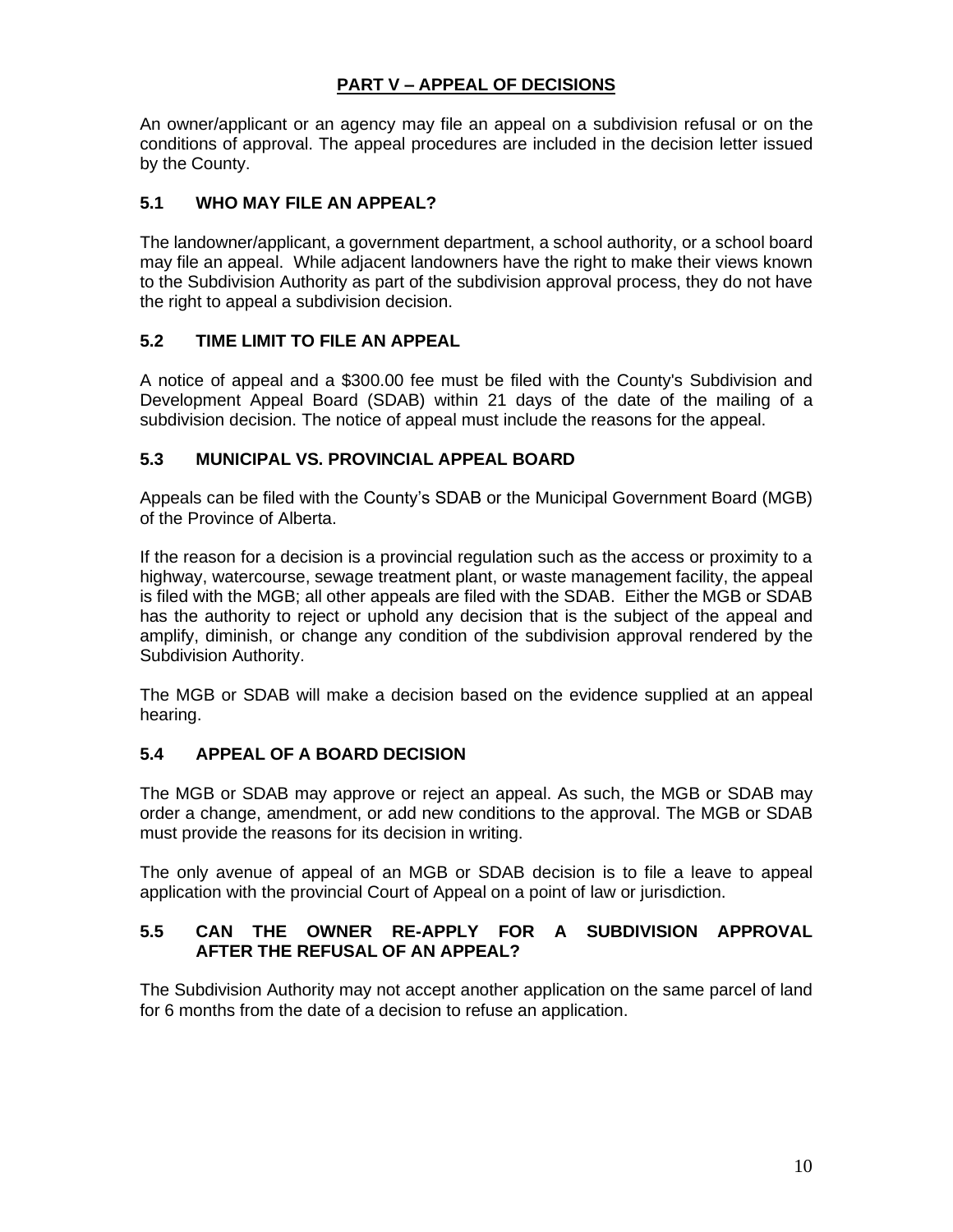#### **PART VI – ENDORSEMENT/REGISTRATION OF APPROVED SUBDIVISIONS**

The subdivision approval is valid for one year from the date of the decision. During that time, all the conditions listed in the approval letter must be met and a descriptive plan or plan of survey prepared by an Alberta Land Surveyor must be submitted for endorsement. If the conditions cannot be met prior to the expiry of the approval, the owner may request a time extension.

#### **6.1 LEGAL SURVEY**

Ultimately, Alberta Land Titles will determine the method of registration required to register an approved subdivision. Alberta Land Surveyors will also be familiar with these requirements. Basically, there are two ways to register a subdivision; by plan of survey or by descriptive plan. Certain situations will simply require a plan of survey – e.g. the registration of many parcels within a single plan – but often there is the option of selecting one of these two methods. Each method has advantages and disadvantages.

#### **6.2 WHAT IS A PLAN OF SURVEY?**

A plan of survey is required when a parcel of land is subdivided into several lots or a dedication to the Crown is required. A plan of survey will establish the legal boundaries of the parcels in a subdivision, and survey evidence (posts) are placed in the ground to establish the physical boundaries. In addition, a plan is prepared showing the measurements and dimensions of the existing and new parcel boundaries.

#### **6.3 ADVANTAGES AND DISADVANTAGES OF A PLAN OF SURVEY**

Survey posts are placed at the corners of the lot(s) to identify the boundaries of the new parcel(s). As long as these posts are protected, and not disturbed or destroyed, the boundaries of the parcels can be identified at any time.

The cost of a plan of survey depends on the available survey evidence and size/ complexity of a subdivision. Whenever a parcel has a north-south quarter line, east-west quarter line, or a section line without a road allowance as one of its boundaries, the cost of a plan of survey can be further increased. A plan of survey would be required when a parcel has a watercourse as one of the boundaries.

Typically, the cost of producing a plan of survey is greater than that of a descriptive plan.

#### **6.4 WHAT IS A DESCRIPTIVE PLAN?**

Prior to 1988, subdivision was permitted by a metes and bounds description, which uses a combination of words, distances, and bearings to describe a parcel. This often proved to be difficult to follow. In 1988, the *Land Titles Act* was amended to allow the use of a descriptive plan to subdivide a parcel. While a descriptive plan provides much more certainty than the previously allowed metes and bounds description, it does not provide the same level of certainty as provided by a plan of survey.

#### **6.5 ADVANTAGES AND DISADVANTAGES OF A DESCRIPTIVE PLAN**

An Alberta Land Surveyor can choose to use a descriptive plan for subdivision, depending on some factors which may include, but are not limited to:

• proximity and number of the unsurveyed parcels;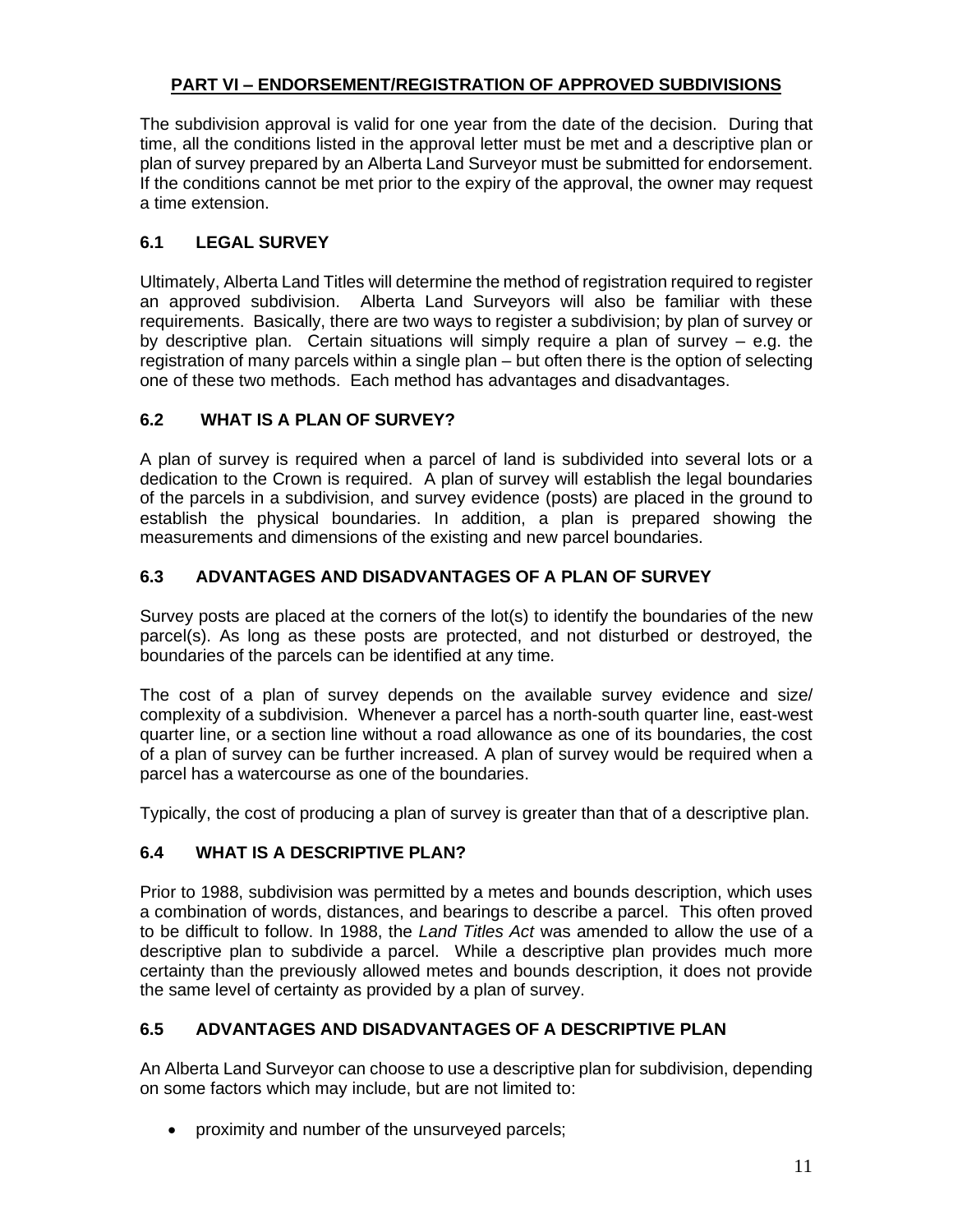- location of the land to be subdivided; or
- complexity of the boundaries.

Land Titles generally grants the approval of a descriptive plan when:

- the subdivision is the first parcel from a quarter section;
- the new parcel is square or rectangular in shape (ie: a minimum of two right angle corners must be present);
- no land is being dedicated to the Crown such as reserve lands or a road;
- a simple lot line adjustment is needed.

In a descriptive plan, while the parcel(s) is/are illustrated in a plan, the plan itself might be generated without any field or survey data being collected. This is not to say that field data is not used but descriptive plans can and are prepared based on air photos, plotted survey points, planimetric mapping and so forth. As such, while they are more accurate than the previous metes and bounds description method, descriptive plans simply do not provide the same level of accuracy as a plan of survey which is prepared using field data.

The disadvantage of a descriptive plan is that no legal survey posts are placed in the ground to show the location of the legal parcel boundaries. If the new parcel is to be fenced, an additional field survey may be required to confirm the new property boundary. In addition, a field survey or Real Property Report could be required for the sale of a parcel, or to locate a new building in accordance with the setbacks from a property line or pipeline right-of-way.

#### **6.6 PLAN PREPARATION**

The plan of subdivision is provided by the surveyor to Land Titles in a digital format. Print copies are available to assist in the review during the final steps of the approval and registration process. The County will usually require two copies of the final plan for its review and administrative procedures.

#### **6.7 ENDORSEMENT**

All documents and proof of the completion of all subdivision conditions must be submitted to the County within one (1) year of the date of approval and prior to the endorsement of a plan. The applicant/owner is responsible to meet or provide all the conditions of the subdivision approval at their cost. Once the County is satisfied that all conditions of approval have been satisfied and the required fee has been paid, endorsement of the plan of subdivision can be given.

#### **6.8 CONSENT FORMS RELATING TO THE SUBDIVISION**

Since the survey plan is in a digital format, it is submitted electronically. Original signatures on the Consent Forms must accompany the subdivision registration at Land Titles. All signatures pertaining to the registration of a plan of subdivision must be obtained on the appropriate Consent Forms. If any land is being dedicated for public use, Consent Forms are usually required from those parties with a registered interest on the title (instrument holders).

Instrument holders may choose to consent to the subdivision, thereby having their particular interest and instrument carried forward onto the new lot or lots; or the instrument holder may decide to partially discharge their instrument over certain lots.